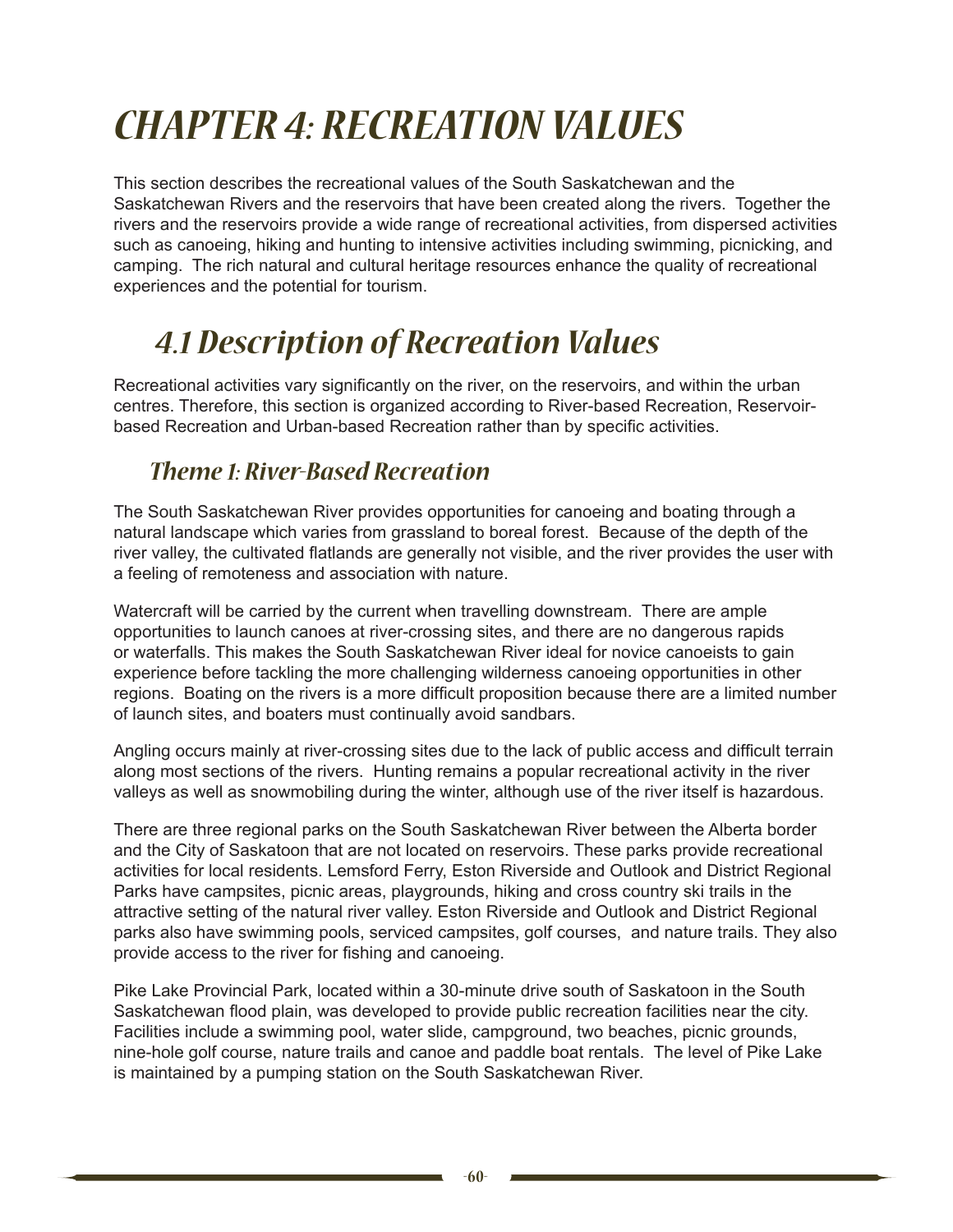### *Theme 2: Reservoir-Based Recreation*

Dams built for hydro-electric power generation and other purposes have enhanced the potential of the rivers for recreation and tourism. The reservoirs have increased the diversity of experiences available to visitors.

Lake Diefenbaker, created by the construction of the Gardiner and Qu'Appelle Dams, has provided a large lake in western Saskatchewan where there were no other lakes of significant size with water quality suitable for recreation. Lake Diefenbaker is located within a one hour drive of Swift Current, Moose Jaw, Saskatoon and less than two hours from Regina.

Lake Diefenbaker is 225 km long with a surface area of 430 km<sup>2</sup>. Because of the everpresent wind, it is considered to be the best lake for sailing in Western Canada. There are major marinas with sail boat moorings at Saskatchewan Landing on the west end and Elbow Harbour at the east end of the lake. There are also boat launches at Danielson and Douglas Provincial Parks and Cabri, Palliser and Herbert Ferry Regional Parks on the south side of Lake Diefenbaker and Prairie Lake Regional Park on the north side. Boating and fishing have made



**Figure 4.1. Seven Young Men Canoeing. 1920s. Saskatoon Local History Room. PH-96-24-9.**

Lake Diefenbaker a popular tourist attraction. There are more than 800 km of sandy beaches on Lake Diefenbaker, making swimming and water skiing at all of the parks, cottage subdivisions and remote beaches are popular activities.

Saskatchewan Landing and Douglas Park are classified as Natural Environment Provincial Parks which provide large scenic natural areas for viewing their abundance of wildlife and native vegetation.

Interpretation of the cultural heritage of the river region is provided in the historic Goodwin House in Saskatchewan Landing Provincial Park, and the history of the South Saskatchewan River Project

is presented in the Gardiner Dam Visitor Centre in Danielson Provincial Park.

The Blackstrap Reservoir, located 40 minutes south of Saskatoon, was made possible by the creation of Lake Diefenbaker. The water level in the reservoir is maintained by a canal delivering water from Lake Diefenbaker. The main attractions are boating and fishing. Blackstrap Provincial Park is located on the east side of the reservoir.

The Saskatchewan River has two reservoirs developed for hydro-electric power generation. Both Tobin Lake and Codette Lake are located in the Boreal Transition ecoregion of eastern Saskatchewan where there are a number of other lakes with excellent recreation capability. Because Tobin and

Codette Lakes are further removed from major population



**Figure 4.2. Four Young Men Covered in Mud. Saskatoon Local History Room. LH-5247.**

centres, they do not attract as many recreational users as Lake Diefenbaker.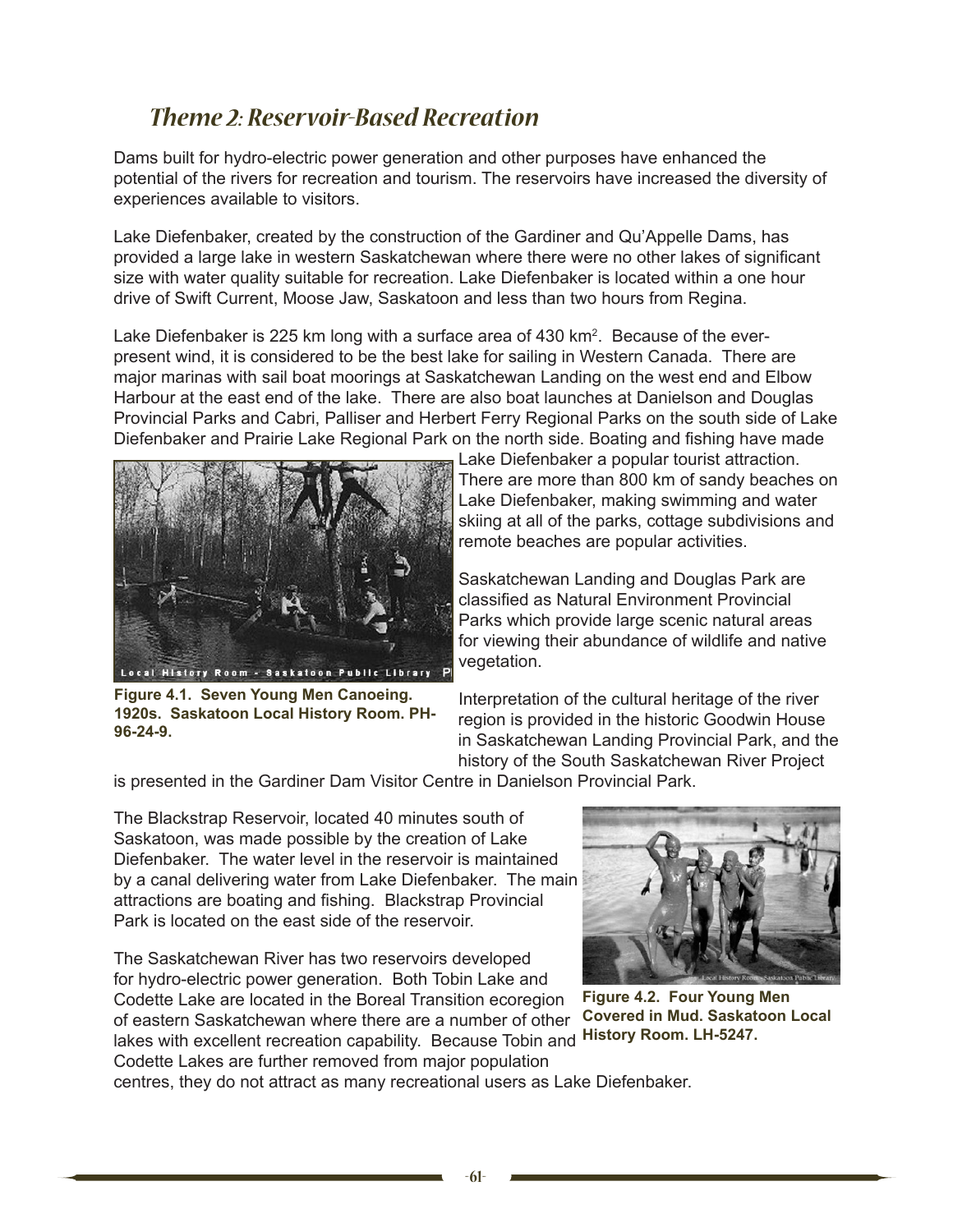Tobin Lake is 60 km long and is widely known for its abundant large Northern Pike and Walleye fish. It attracts anglers from across Canada and the United States. Tobin Lake anglers have landed the record walleye at 18.2 pounds and the largest known Northern Pike at 38 pounds.

The Nipawin and District Regional Park, which features a full-service campground, 18-hole golf course, boat launch and trails for cross country skiing and snowmobiling, adds to the region's recreation and tourism potential.



**Figure 4.3. Pike Lake (photo courtesy of Saskatchewan Parks)**

Wapiti Valley Regional Park is located on Codette Lake

and features a downhill ski facility with chairlift, a boat launch and dock on the reservoir, a campground, and cross country skiing and snowmobile trails.

Cumberland Lake in the Saskatchewan River Delta is shallow and has limited potential for recreation. However, the Cumberland House Provincial Historic Park provides interpretation of the historic community, including a display on the boilers of the Northcote steamboat. The abundance of wildlife in the marshes of the Saskatchewan River Delta is attractive for wildlife viewing and hunting.

### *Theme 3: Urban-Based Recreation*

The Meewasin Valley Authority is dedicated to conserving the natural and cultural heritage resources of the South Saskatchewan River Valley in Saskatoon and immediate area. The Authority is supported by the Province of Saskatchewan, the City of Saskatoon and the



**Figure 4.4. Saskatchewan Landing (photo courtesy of Sask Parks)**

University of Saskatchewan.

The Meewasin (a Cree word meaning "beautiful") Valley Authority has jurisdiction over an area of approximately 60 km along the river from Pike Lake through the heart of Saskatoon to Clark's Crossing northeast of the city. The Meewasin Valley Trail, which runs the length of the Authority, provides opportunities for cycling, jogging, cross country skiing and leisurely walks through landscaped parks and natural areas along the river banks. Programs focussing on river valley education, development and conservation are provided.

The weir across the South Saskatchewan River maintains a stable water level, ensuring a consistently attractive landscape within the City of Saskatoon. The weir is also a favourite fishing spot for local anglers.

There are a number of parks overlooking the river that provide picnic sites, sports facilities, playgrounds, memorials, public art works, and public washrooms.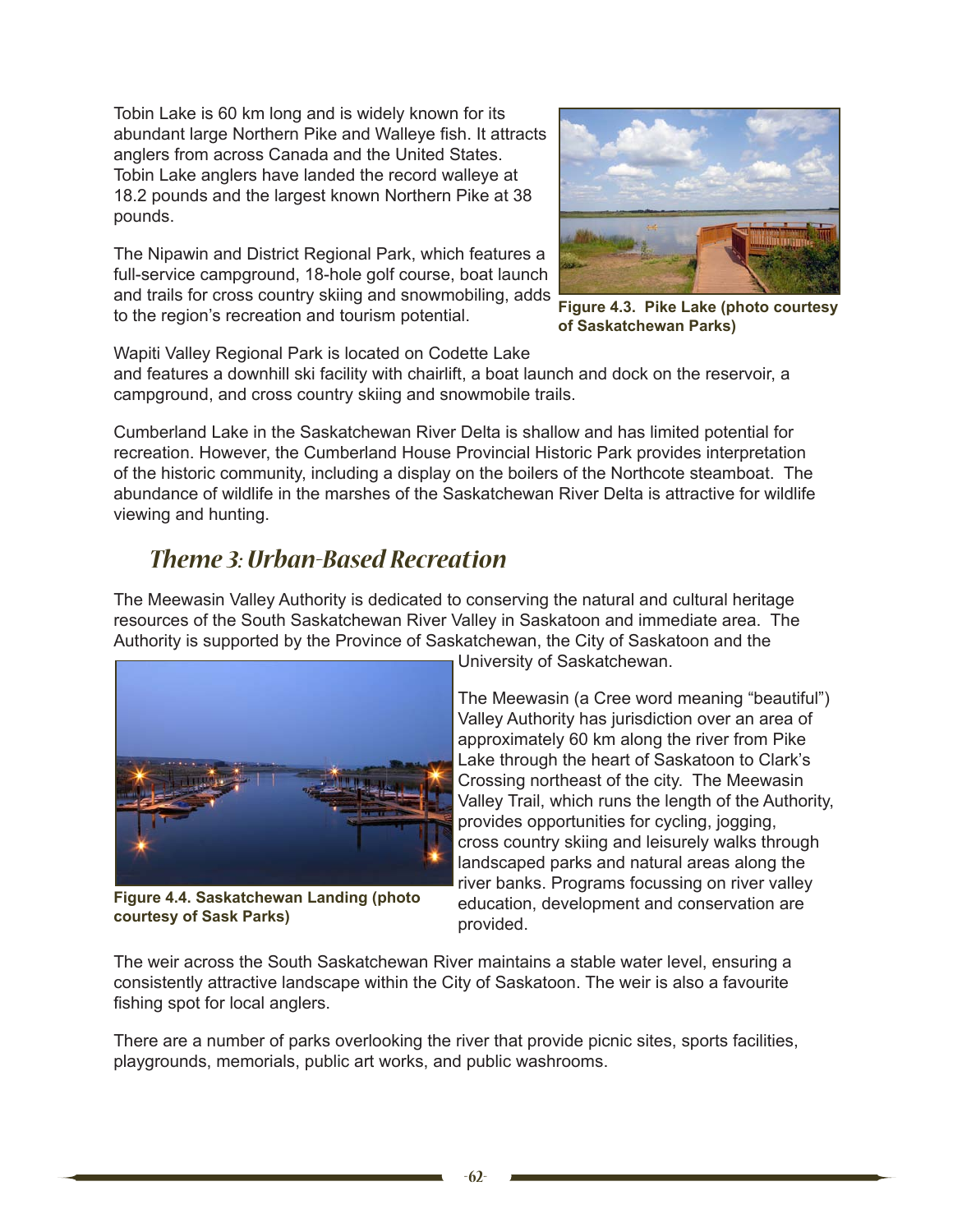Power boats are permitted on the river between the University and Idylwyld bridges and outside the city limits. This allows for activities such as waterskiing, tubing and wakeboarding. Saskatoon provides river boat tours during the summer months.

The parks along the river bank host many events that are major tourist attractions for the City of Saskatoon. These events include the Shakespeare on the Saskatchewan Festival, the

Sasktel Saskatoon Jazz Festival, A Taste of Saskatchewan, the Saskatoon Dragon Boat Festival, and the Saskatoon Fireworks Festival.

Cranberry Flats and the Beaver Creek Conservation Areas provide a variety of opportunities to experience the natural heritage of the South Saskatchewan River Valley south of the City of Saskatoon. Beaver Creek provides outdoor educational programming for school children, displays and brochures about the area and a number of nature trails of various lengths. Cranberry Flats provides opportunities for viewing scenic landscapes, native prairie vegetation, animals and birds. During the winter, Beaver Creek is a popular skating, cross country skiing and snowshoeing area.



**Figure 4.5. Moose in the Delta (photo courtesy of Ducks Unlimited Canada)**

The Wanuskewin Heritage Park, 5 km north of Saskatoon, focuses on the interpretation of the cultural heritage of the area. Nineteen pre-Contact sites which were occupied by northern plains people featuring summer and winter campsites, bison kill sites, tipi rings, and a medicine wheel are located in the park. Visitors can participate in tipi-raising, outdoor bannock baking and guided walking tours. Traditional dances are performed daily during the summer. During the winter months, visitors can snowshoe on the trails.



The towns of Outlook and Nipawin are partners in the Regional Park Authorities within their respective communities, and their citizens enjoy the amenities these parks provide (see previous section on River-based recreation and Reservoir-based recreation).

## *4.2 Assessment of Recreational Values*

The South Saskatchewan and Saskatchewan Rivers provide a wide variety of recreational opportunities that are enhanced by the cultural and natural heritage resources of the rivers. These recreational values enhance the potential of the rivers to meet the selection and integrity guidelines of the Canadian Heritage Rivers System.

**Figure 4.6. Cyclist on the Trail (photo courtesy of Meewasin Valley Authority)**

### *Selection Guidelines: Recreational Values.*

Outstanding Canadian recreational value will be recognized when a river and its immediate environment possess a combination of river-related recreational opportunities and related cultural and/or natural values, which together provide an opportunity for outstanding recreational experiences.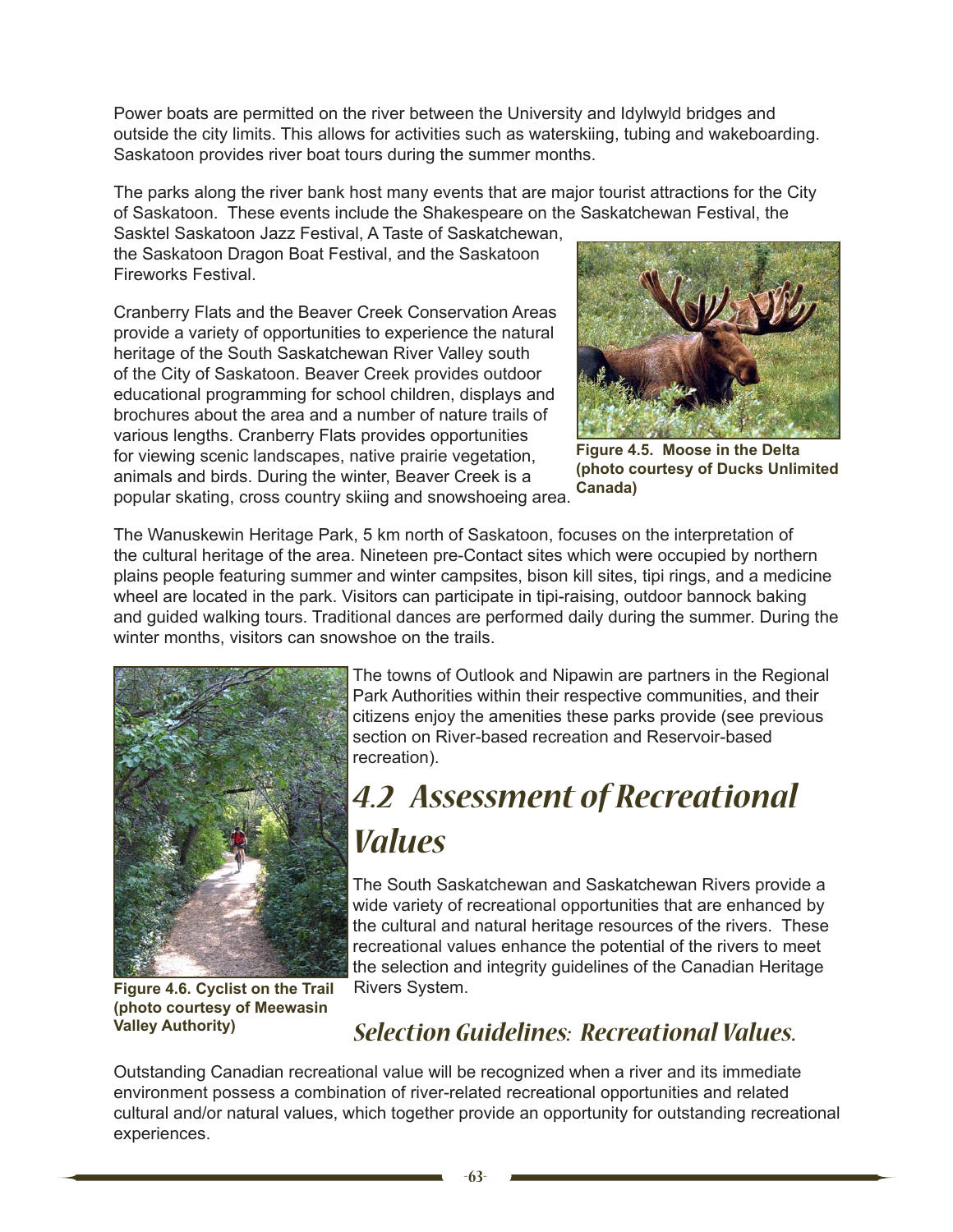**Guideline: Recreation opportunities include water-based activities such as canoeing and other forms of boating, swimming and angling, and other activities such as camping, hiking, wildlife viewing and natural and cultural appreciation, which may be part of a river-touring experience.**

The South Saskatchewan and Saskatchewan Rivers provide excellent canoeing opportunities for novice canoeists within a scenic valley, and one which is representative of the natural environment prior to settlement and which has been lost to cultivation on the surrounding plains. Cultural heritage resources are readily accessible from the river including the Wanaskewin Heritage Park, Petite Ville Provincial Heritage Property and Battle of Tourond's Coulee/Fish Creek National Historic Site, the cultural landscape of the St. Laurent



**Figure 4.7. Cranberry Flats**



**Figure 4.8. Wanuskewin Heritage Park (photo courtesy of Meewasin Valley Authority)**

Settlement, the Batoche

National Historic Site, the Forks of the South and North Saskatchewan Rivers and the site and remnants of the Hudson's Bay Company post and the Northcote steamboat at Cumberland House.

The outstanding natural heritage resources that can be viewed while canoeing and boating include the natural vegetation of the Red Deer River Forks which includes habitat for rattlesnakes, spectacular numbers of waterfowl during migration at the west end of Lake Diefenbaker, the cliffs of the Swift Current Creek and possible sighting of Golden Eagles or Peregrine Falcons, native plant species of the Matador Grasslands, sand dunes in Douglas

Provincial Park, Beaver Creek and Cranberry Flats natural areas, cottonwood forest on Yorath Island and the unique natural features of the Saskatchewan River Delta.

Lake Diefenbaker, the reservoir created by the construction of the Gardiner and Qu'Appelle Dams, is an outstanding recreational resource in southwest Saskatchewan. Opportunities for boating, sailing, angling, swimming, and camping are popular here because of the proximity to major population centres.

Saskatchewan Landing Provincial Park provides opportunities to interpret the grassland natural environment and cultural heritage features such as the Goodwin House Visitor Centre, tipi rings, a bison rubbing stone, homestead cellar depressions, remnants of the Battleford Trail, and the Heavy Haul Trail.

Within the urban setting of Saskatoon, the city and the Meewasin Valley Authority have undertaken programs and projects to protect the natural and cultural resources of the South Saskatchewan River Valley and preserve its scenic beauty.

The Saskatchewan River is less attractive for canoeing because the river is interrupted by two reservoirs. Tobin and Codette Lakes have flooded the natural river valley, but they attract anglers from distant locations because of their reputation for producing record-size Northern Pike and Walleye. Other water-based recreation opportunities such as boating and swimming are important to local residents.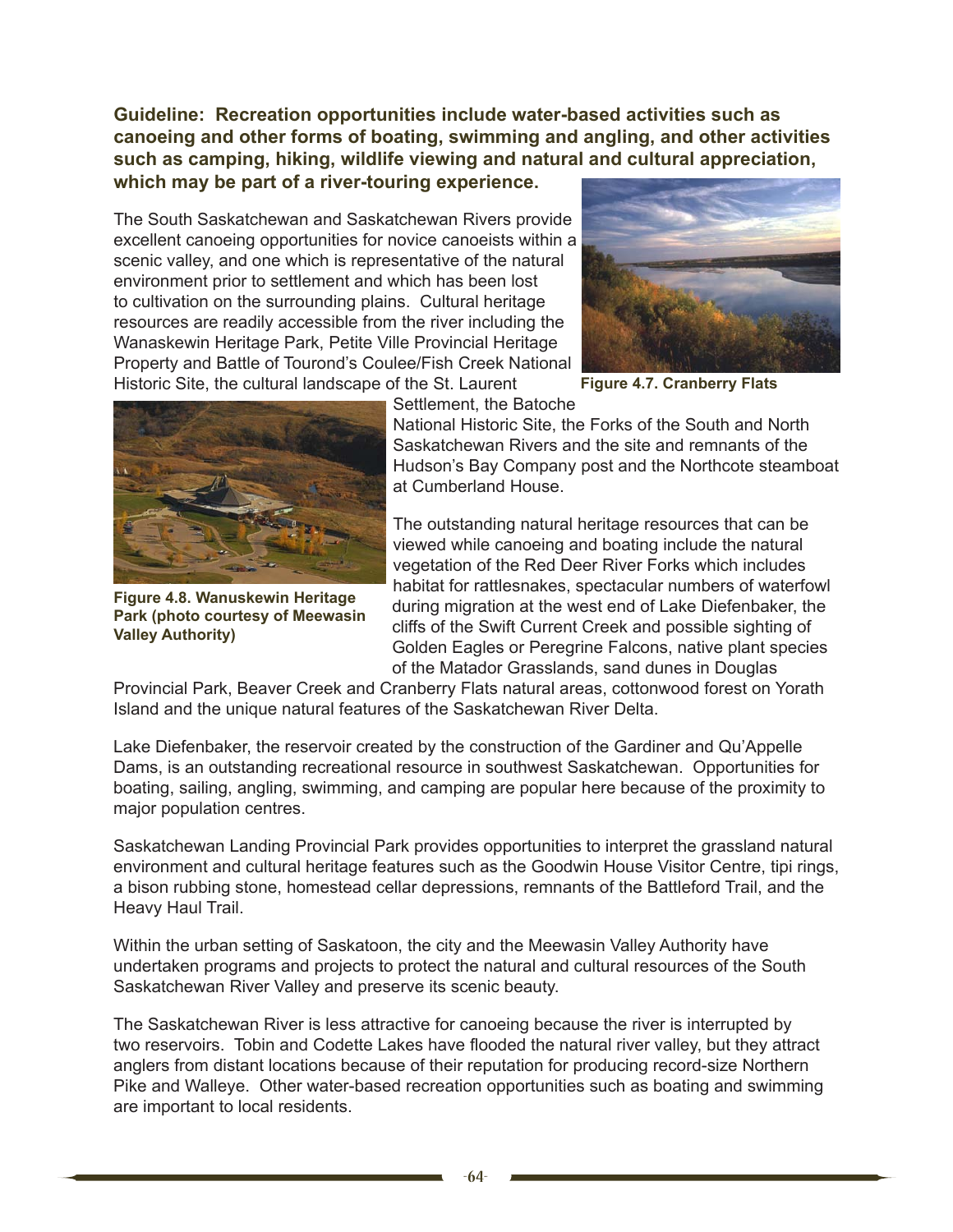#### **Guideline: Natural values include visual aesthetics, and physical assets such as sufficient flow, navigability, rapids, accessibility and suitable shoreline.**

The South Saskatchewan and Saskatchewan Rivers are especially attractive from the valley walls or on the rivers because the steep slopes, native vegetation, and flowing water are in dramatic contrast to the adjacent uplands.

The rivers have sufficient flow and are navigable for canoeing, however they lack rapids which make them too tame for many expert canoeists. The shorelines are often difficult to access due to erosion and high banks along the river. However, they are usually high and dry, making them good locations for camping and hiking. Access to the rivers is usually possible only at river crossing sites and within provincial or regional parks.

#### *4.2.1 Integrity Guidelines: Recreation Integrity Guidelines*

In addition to meeting both of the recreation value guidelines, for a river to be judged as having outstanding Canadian recreational value, it must meet all of the following recreation integrity guidelines.

**Guideline: The river possesses water of a quality suitable for contact recreational activities, including those recreational opportunities for which it is nominated;**

Water quality in the South Saskatchewan and Saskatchewan Rivers is monitored regularly for key contaminants including heavy metals, fecal coli forms, and ion concentrations. The water quality of



**Figure 4.9. Wildlife Viewing at Douglas Park (photo courtesy of Saskatchewan Parks)**

the South Saskatchewan and Saskatchewan Rivers meet all guidelines for water contact recreational activities.

#### **Guideline: The river's visual appearance is capable of providing river travellers with a continuous natural experience, or a combined natural and cultural experience, without significant interruption by modern human intrusions;**

Although Lake Diefenbaker floods 225 km of the South Saskatchewan River, more than 500 km of the river from the Alberta border to the Forks is not submerged. There are three distinctly different sections of the river that are not impacted significantly by human intrusions: the Mixed Grassland ecoregion from the Alberta border to Lake Diefenbaker; the Moist Mixed Grassland ecoregion from the Gardiner Dam to Saskatoon; and the Aspen Parkland ecoregion and the Boreal Transition ecoregion between Saskatoon and the Manitoba border.

The City of Saskatoon must be considered a modern human intrusion; however, the Meewasin Valley Authority has made a concerted effort to protect the river valley's natural values and improve the aesthetics of the riverbanks negatively affected by earlier urban developments.